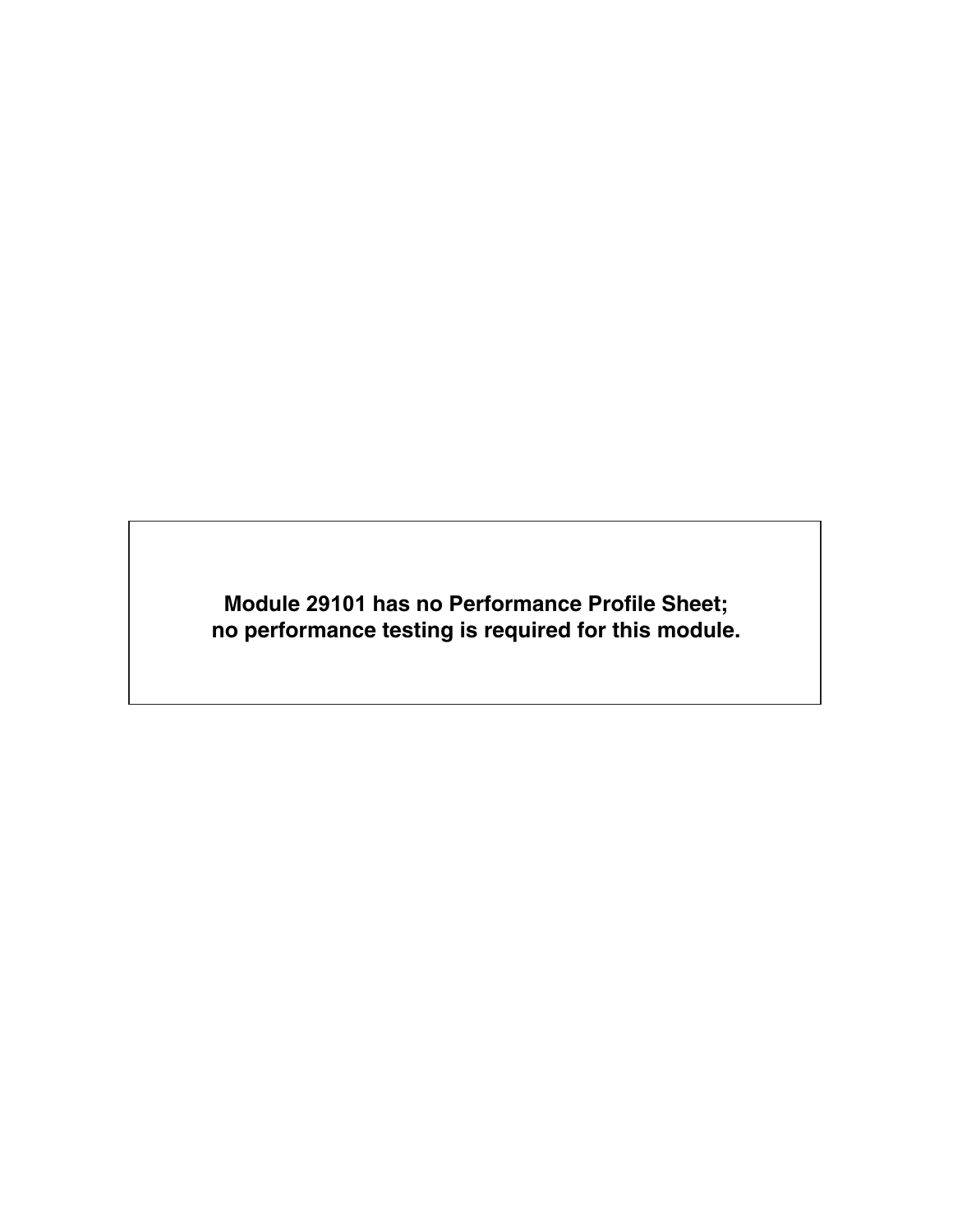| Craft:                           | <b>Welding Level 1</b>                                                                                                                                                                          |               |             |                             |                 |
|----------------------------------|-------------------------------------------------------------------------------------------------------------------------------------------------------------------------------------------------|---------------|-------------|-----------------------------|-----------------|
| <b>Module:</b>                   | Module Two, 29102                                                                                                                                                                               |               |             |                             |                 |
| <b>Module Title:</b>             | <b>Oxyfuel Cutting</b>                                                                                                                                                                          |               |             |                             |                 |
| <b>TRAINEE NAME:</b>             |                                                                                                                                                                                                 |               |             |                             |                 |
| <b>TRAINING PROGRAM SPONSOR:</b> |                                                                                                                                                                                                 |               |             |                             |                 |
|                                  |                                                                                                                                                                                                 |               |             |                             |                 |
|                                  |                                                                                                                                                                                                 |               |             |                             |                 |
| <b>INSTRUCTOR:</b>               |                                                                                                                                                                                                 |               |             |                             |                 |
| <b>Rating Levels:</b>            | (1) Passed: performed task (2) Failed: did not perform task<br>Also, list the date for testing for each task was completed.                                                                     |               |             |                             |                 |
| <b>Recognition:</b>              | When testing for the NCCER Training Program, be sure to record Performance testing results on<br>Registration of Training Modules Form, and submit the results to the Training Program Sponsor. |               |             |                             |                 |
|                                  |                                                                                                                                                                                                 |               |             |                             |                 |
| <b>OBJECTIVE</b>                 | <b>TASK</b>                                                                                                                                                                                     | <b>RATING</b> | <b>DATE</b> | <b>START</b><br><b>TIME</b> | <b>END TIME</b> |

| <b>UDJLJIIVL</b> | 17JR                                                                                                                                                    | 1711117 | 52 I L | <b>TIME</b> | 니게 비비게 |
|------------------|---------------------------------------------------------------------------------------------------------------------------------------------------------|---------|--------|-------------|--------|
| 3                | Set up oxyfuel cutting equipment                                                                                                                        |         |        |             |        |
| 3                | Light and adjust an oxyfuel torch.                                                                                                                      |         |        |             |        |
| 3                | Shut down oxyfuel cutting<br>equipment.                                                                                                                 |         |        |             |        |
| 3                | Disassemble oxyfuel cutting<br>equipment.                                                                                                               |         |        |             |        |
| $\sqrt{3}$       | Change empty gas cylinders.                                                                                                                             |         |        |             |        |
| 4                | Cut shapes from various thicknesses<br>of steel, emphasizing: straight line<br>cutting, square shape cutting,<br>piercing, beveling, and cutting slots. |         |        |             |        |
| 4                | Perform washing.                                                                                                                                        |         |        |             |        |
| 4                | Perform gouging.                                                                                                                                        |         |        |             |        |
| 4                | Use a track burner to cut straight<br>lines and bevels                                                                                                  |         |        |             |        |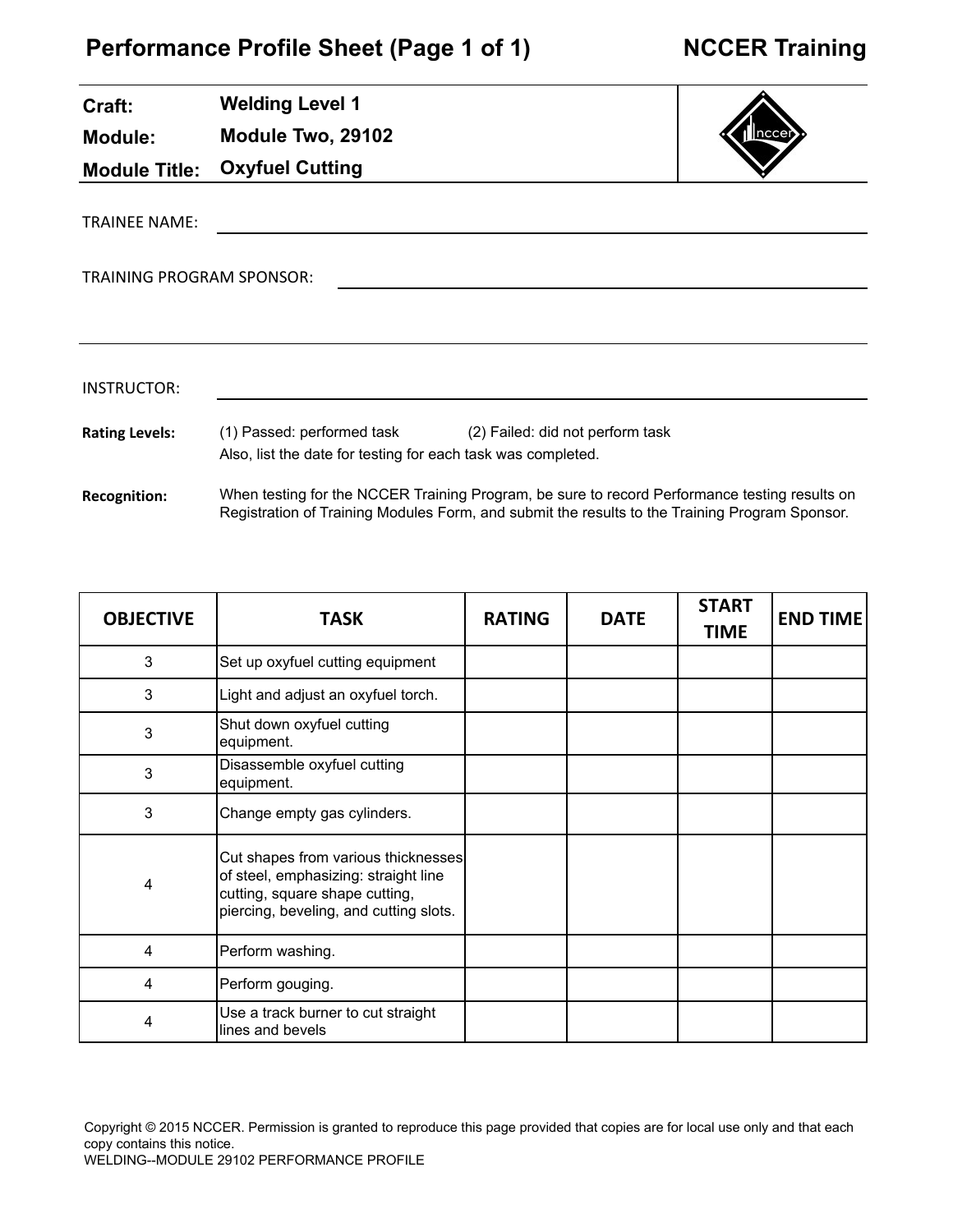# **Peformance Profile Sheet (Page 1 of 1)**

| Craft:                    | <b>Welding Level 1 Module</b>                                                              |                                                                                                                                                                                                 |      |
|---------------------------|--------------------------------------------------------------------------------------------|-------------------------------------------------------------------------------------------------------------------------------------------------------------------------------------------------|------|
| <b>Module:</b>            | <b>Three, 29103</b>                                                                        |                                                                                                                                                                                                 | ncce |
| <b>Module Title:</b>      | <b>Plasma Arc Cutting</b>                                                                  |                                                                                                                                                                                                 |      |
| <b>TRAINEE NAME:</b>      |                                                                                            |                                                                                                                                                                                                 |      |
| TRAINING PROGRAM SPONSOR: |                                                                                            |                                                                                                                                                                                                 |      |
|                           |                                                                                            |                                                                                                                                                                                                 |      |
| INSTRUCTOR:               |                                                                                            |                                                                                                                                                                                                 |      |
| <b>Rating Levels:</b>     | (1) Passed: performed task<br>Also, list the date for testing for each task was completed. | (2) Failed: did not perform task                                                                                                                                                                |      |
| <b>Recognition:</b>       |                                                                                            | When testing for the NCCER Training Program, be sure to record Performance testing results on<br>Registration of Training Modules Form, and submit the results to the Training Program Sponsor. |      |

| <b>OBJECTIVE</b> | TASK                                                                                                                                | <b>RATING</b> | <b>DATE</b> | <b>START</b><br><b>TIME</b> | <b>END TIME</b> |
|------------------|-------------------------------------------------------------------------------------------------------------------------------------|---------------|-------------|-----------------------------|-----------------|
| 1, 2, 3          | Set up plasma arc cutting<br>equipment.                                                                                             |               |             |                             |                 |
| 2,3              | Set the amperage and gas<br>pressures or flow rates for the type<br>and thickness of metal to be cut<br>using plasma arc equipment. |               |             |                             |                 |
| 3                | Square-cut metal using plasma arc<br>equipment.                                                                                     |               |             |                             |                 |
| 3                | Bevel-cut metal using plasma arc<br>equipment.                                                                                      |               |             |                             |                 |
| 3                | Pierce and cut slots in metal using<br>plasma arc equipment.                                                                        |               |             |                             |                 |
| 3                | Dismantle and store the equipment.                                                                                                  |               |             |                             |                 |

Copyright © 2015 NCCER. Permission is granted to reproduce this page provided that copies are for local use only and that each copy contains this notice.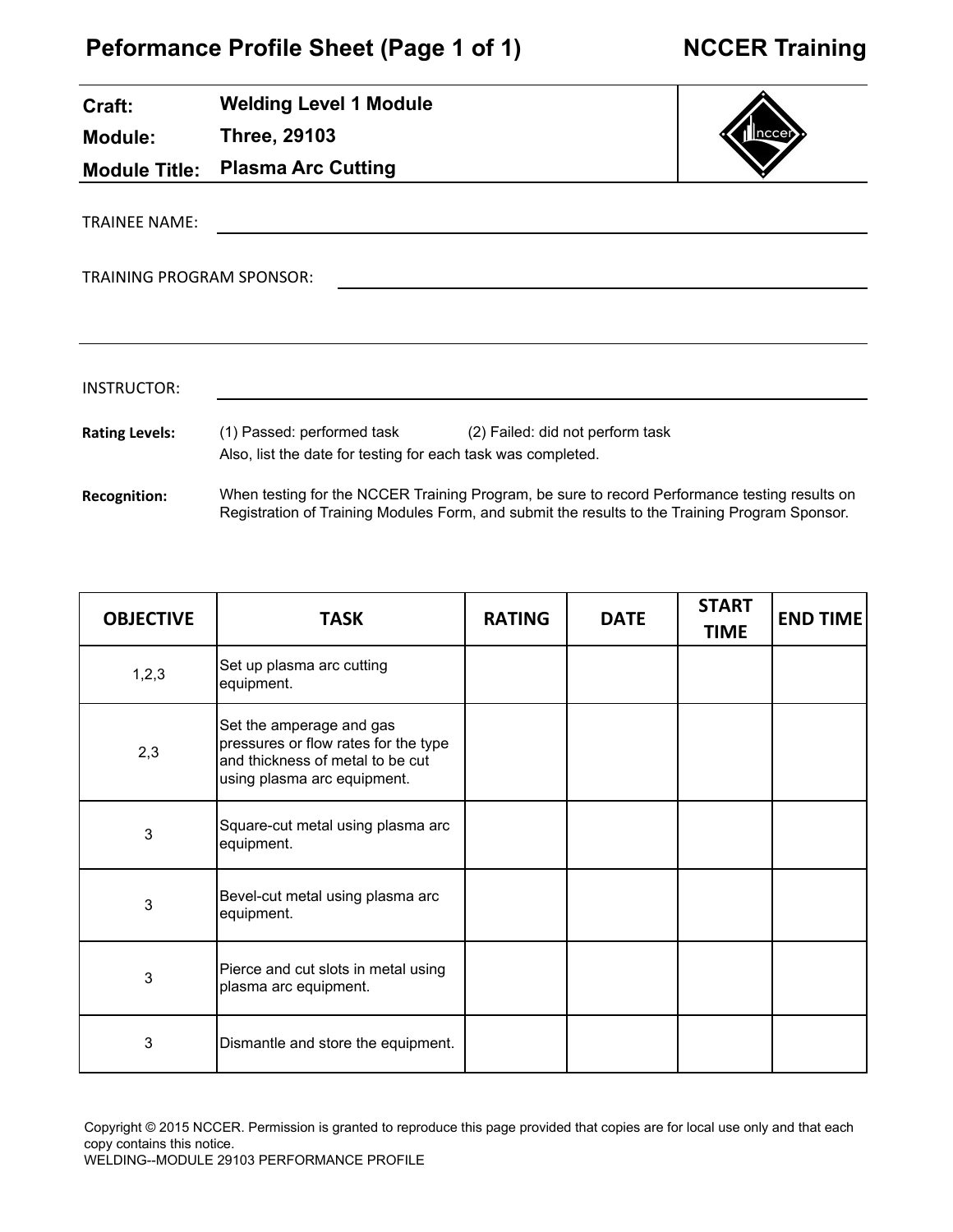**Welding Level 1**

**Craft:**

| Module:                          | Module Four, 29104                                                                                                                                                                              |  | Inccer       |  |
|----------------------------------|-------------------------------------------------------------------------------------------------------------------------------------------------------------------------------------------------|--|--------------|--|
| <b>Module Title:</b>             | <b>Air-Carbon Arc Cutting and Gouging</b>                                                                                                                                                       |  |              |  |
| TRAINEE NAME:                    |                                                                                                                                                                                                 |  |              |  |
| <b>TRAINING PROGRAM SPONSOR:</b> |                                                                                                                                                                                                 |  |              |  |
|                                  |                                                                                                                                                                                                 |  |              |  |
| <b>INSTRUCTOR:</b>               |                                                                                                                                                                                                 |  |              |  |
| <b>Rating Levels:</b>            | (1) Passed: performed task (2) Failed: did not perform task<br>Also, list the date for testing for each task was completed.                                                                     |  |              |  |
| <b>Recognition:</b>              | When testing for the NCCER Training Program, be sure to record Performance testing results on<br>Registration of Training Modules Form, and submit the results to the Training Program Sponsor. |  |              |  |
|                                  |                                                                                                                                                                                                 |  |              |  |
|                                  |                                                                                                                                                                                                 |  | <b>START</b> |  |

| <b>OBJECTIVE</b> | <b>TASK</b>                                                                             | <b>RATING</b> | <b>DATE</b> | <b>START</b><br><b>TIME</b> | <b>END TIME</b> |
|------------------|-----------------------------------------------------------------------------------------|---------------|-------------|-----------------------------|-----------------|
| 1,2              | Select and install air-carbon arc<br>cutting electrodes.                                |               |             |                             |                 |
| $\overline{2}$   | Prepare the work area and air-<br>carbon arc cutting equipment for<br>safe operation.   |               |             |                             |                 |
| 2                | Use air-carbon arc cutting<br>equipment for washing.                                    |               |             |                             |                 |
| $\overline{2}$   | Use air-carbon arc cutting<br>equipment for gouging.                                    |               |             |                             |                 |
| 2                | Perform storage and housekeeping<br>activities for air-carbon arc cutting<br>equipment. |               |             |                             |                 |

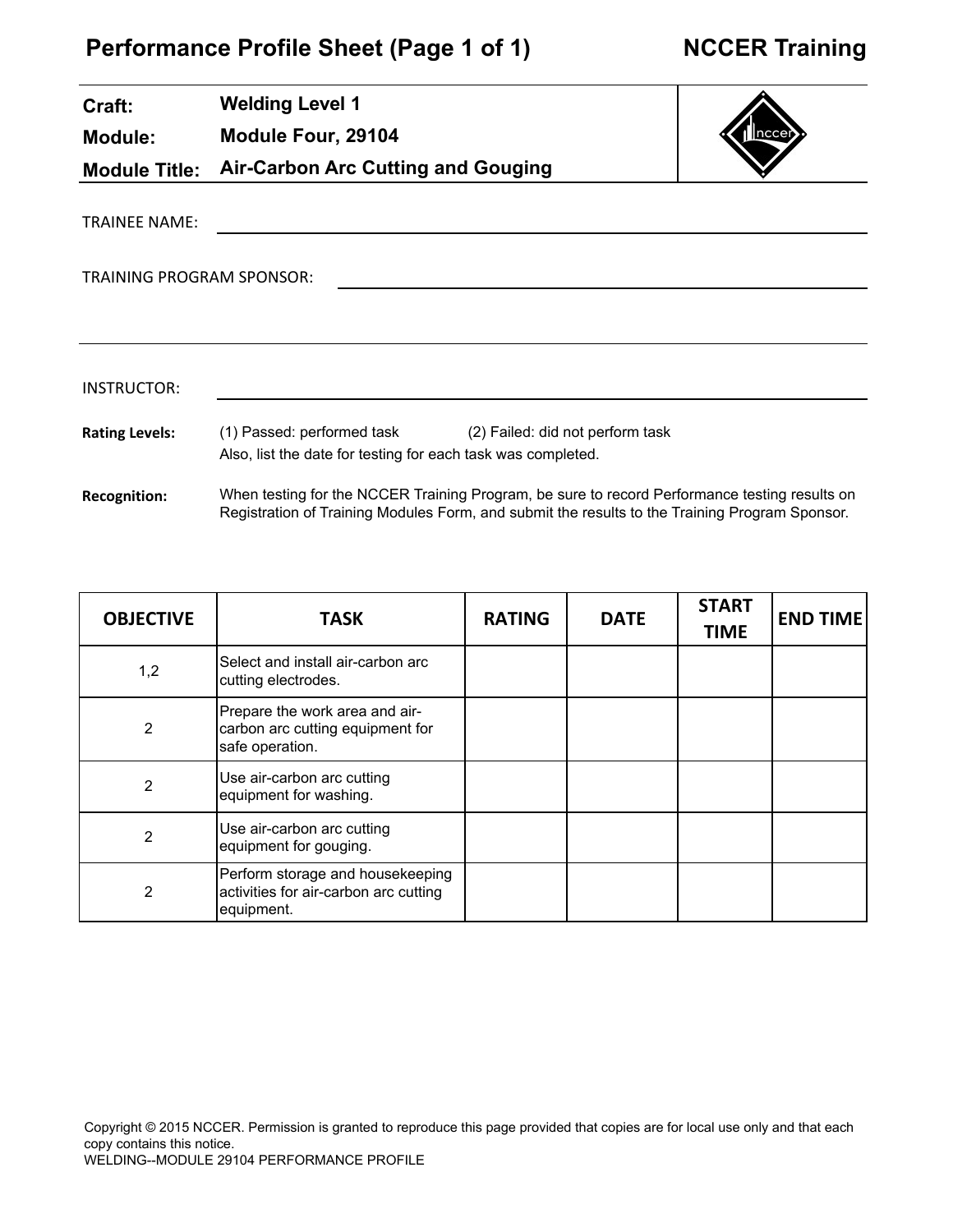**Module Five, 29105**

**Base Metal Preparation**

**Welding Level 1**

**Craft:**

**Module:**

**Module Title:**

TRAINEE NAME:

INSTRUCTOR:

**Rating Levels:** 

**Recognition:**

TRAINING PROGRAM SPONSOR:

(1) Passed: performed task (2) Failed: did not perform task

When testing for the NCCER Training Program, be sure to record Performance testing results on Registration of Training Modules Form, and submit the results to the Training Program Sponsor.

Also, list the date for testing for each task was completed.

| <b>OBJECTIVE</b> | <b>TASK</b>                                                                                                                                   | <b>RATING</b> | <b>DATE</b> | <b>START</b><br><b>TIME</b> | <b>END TIME</b> |
|------------------|-----------------------------------------------------------------------------------------------------------------------------------------------|---------------|-------------|-----------------------------|-----------------|
| 1,3              | Mechanically or hand grind a bevel<br>on the edge of a 1/4" to 3/4" thick<br>mild steel plate (6 to 20 mm metric<br>plate) at 22-1/2 degrees. |               |             |                             |                 |
| 1,3              | Thermally bevel the edge of a 1/4" to<br>3/4" thick mild steel plate (6 to 20<br>mm metric plate) at 22-1/2 degrees.                          |               |             |                             |                 |

Copyright © 2015 NCCER. Permission is granted to reproduce this page provided that copies are for local use only and that each copy contains this notice.



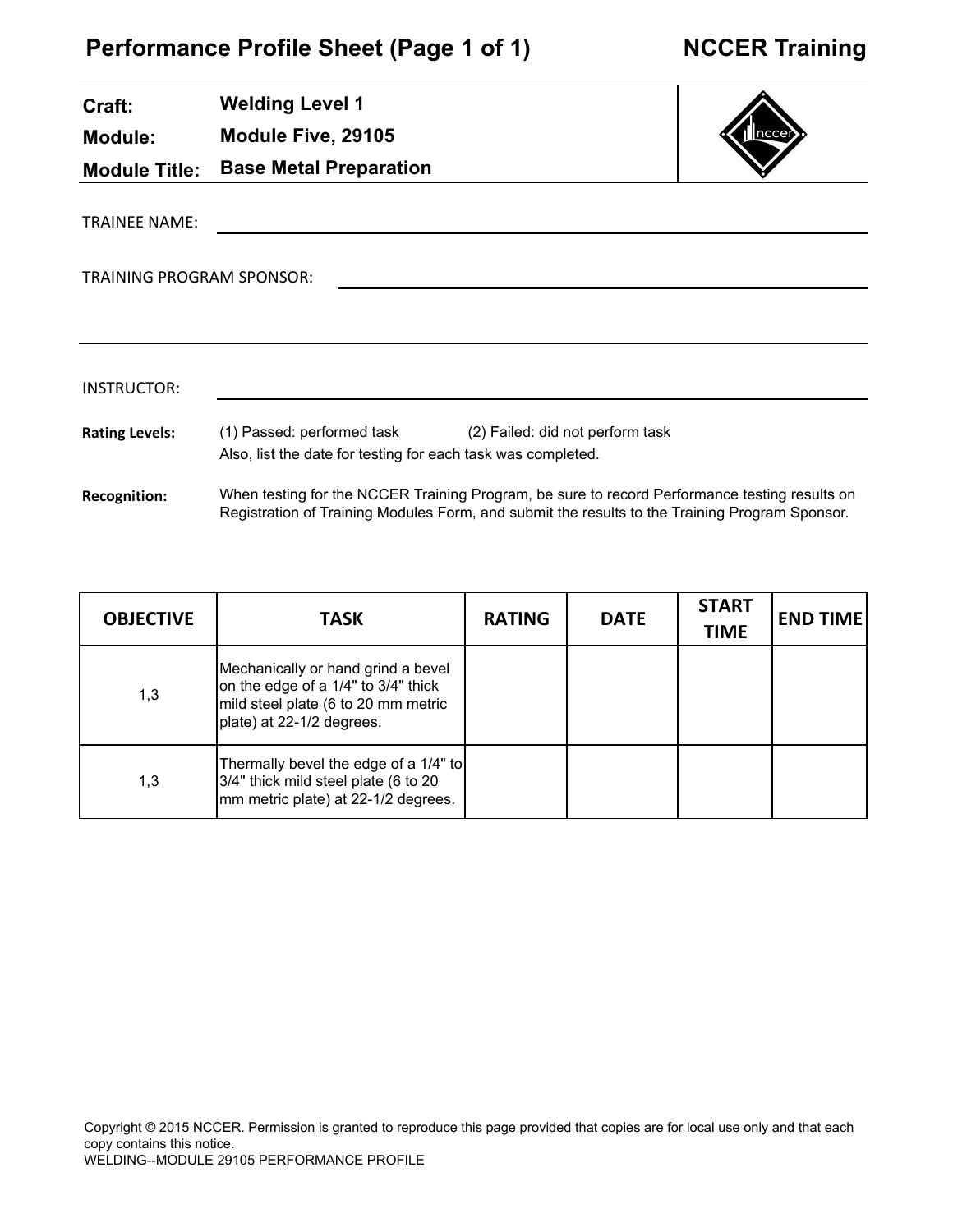| Craft:                    | <b>Welding Level 1</b>                                                                     |                                                                                                                                                                                                 |  |
|---------------------------|--------------------------------------------------------------------------------------------|-------------------------------------------------------------------------------------------------------------------------------------------------------------------------------------------------|--|
| <b>Module:</b>            | Module Six, 29106                                                                          |                                                                                                                                                                                                 |  |
| <b>Module Title:</b>      | <b>Weld Quality</b>                                                                        |                                                                                                                                                                                                 |  |
| <b>TRAINEE NAME:</b>      |                                                                                            |                                                                                                                                                                                                 |  |
| TRAINING PROGRAM SPONSOR: |                                                                                            |                                                                                                                                                                                                 |  |
|                           |                                                                                            |                                                                                                                                                                                                 |  |
| INSTRUCTOR:               |                                                                                            |                                                                                                                                                                                                 |  |
| <b>Rating Levels:</b>     | (1) Passed: performed task<br>Also, list the date for testing for each task was completed. | (2) Failed: did not perform task                                                                                                                                                                |  |
| <b>Recognition:</b>       |                                                                                            | When testing for the NCCER Training Program, be sure to record Performance testing results on<br>Registration of Training Modules Form, and submit the results to the Training Program Sponsor. |  |

| <b>OBJECTIVE</b> | <b>TASK</b>                                                                                              | <b>RATING</b> | <b>DATE</b> | <b>START</b><br><b>TIME</b> | <b>END TIME</b> |
|------------------|----------------------------------------------------------------------------------------------------------|---------------|-------------|-----------------------------|-----------------|
| 2,3              | Perform a visual inspection (VT) on<br>a fillet and/or groove weld and<br>complete an inspection report. |               |             |                             |                 |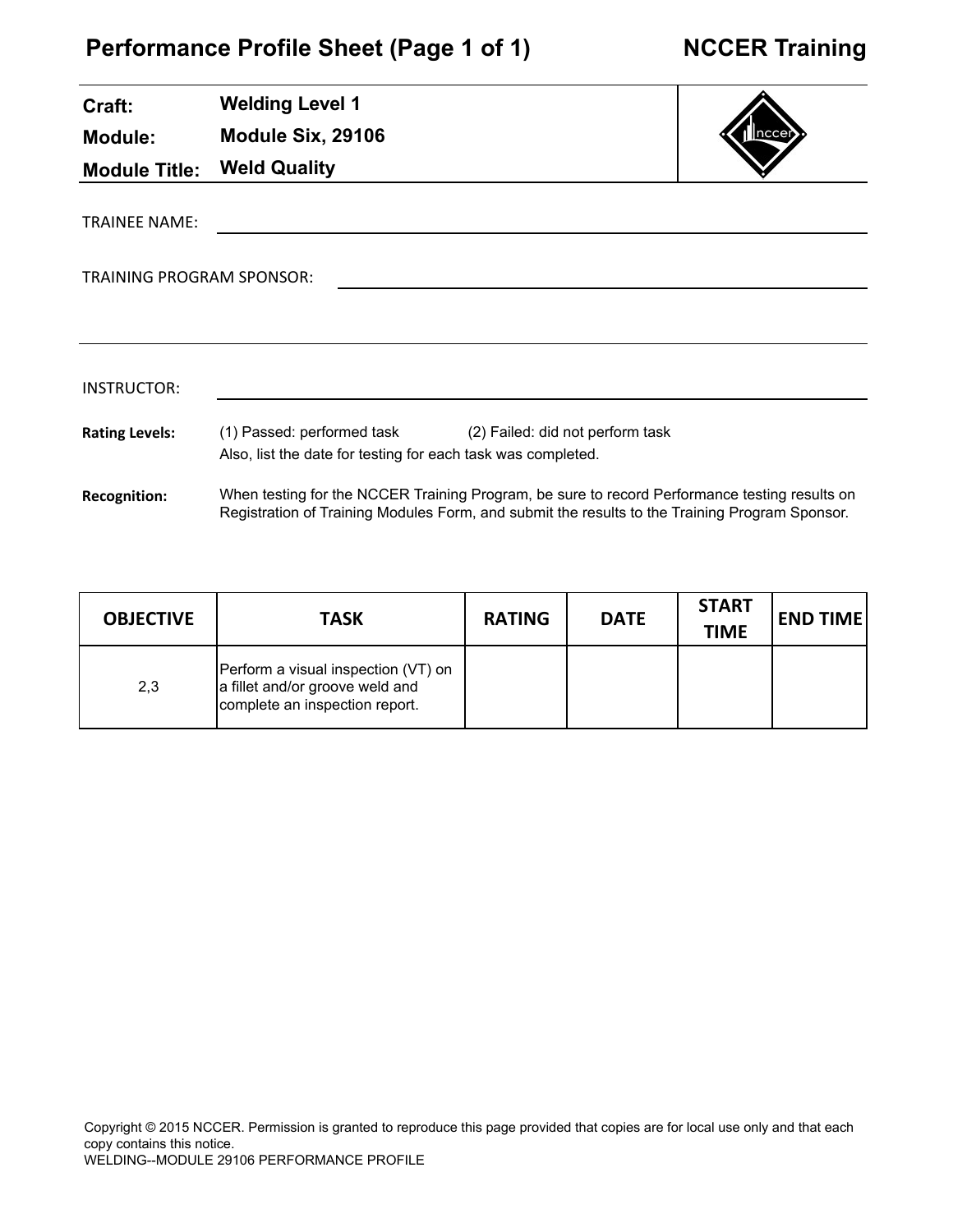J.

| Craft:                    | <b>Welding Level 1</b>                                       |                                                                                                                                                                                                 |  |
|---------------------------|--------------------------------------------------------------|-------------------------------------------------------------------------------------------------------------------------------------------------------------------------------------------------|--|
| <b>Module:</b>            | Module Seven, 29107                                          |                                                                                                                                                                                                 |  |
| <b>Module Title:</b>      | <b>SMAW - Equipment and Setup</b>                            |                                                                                                                                                                                                 |  |
| <b>TRAINEE NAME:</b>      |                                                              |                                                                                                                                                                                                 |  |
| TRAINING PROGRAM SPONSOR: |                                                              |                                                                                                                                                                                                 |  |
|                           |                                                              |                                                                                                                                                                                                 |  |
|                           |                                                              |                                                                                                                                                                                                 |  |
| INSTRUCTOR:               |                                                              |                                                                                                                                                                                                 |  |
| <b>Rating Levels:</b>     | Also, list the date for testing for each task was completed. | (1) Passed: performed task (2) Failed: did not perform task                                                                                                                                     |  |
| <b>Recognition:</b>       |                                                              | When testing for the NCCER Training Program, be sure to record Performance testing results on<br>Registration of Training Modules Form, and submit the results to the Training Program Sponsor. |  |

| <b>OBJECTIVE</b> | <b>TASK</b>                | <b>RATING</b> | <b>DATE</b> | <b>START</b><br><b>TIME</b> | <b>END TIME</b> |
|------------------|----------------------------|---------------|-------------|-----------------------------|-----------------|
| 2,3              | Set up a machine for SMAW. |               |             |                             |                 |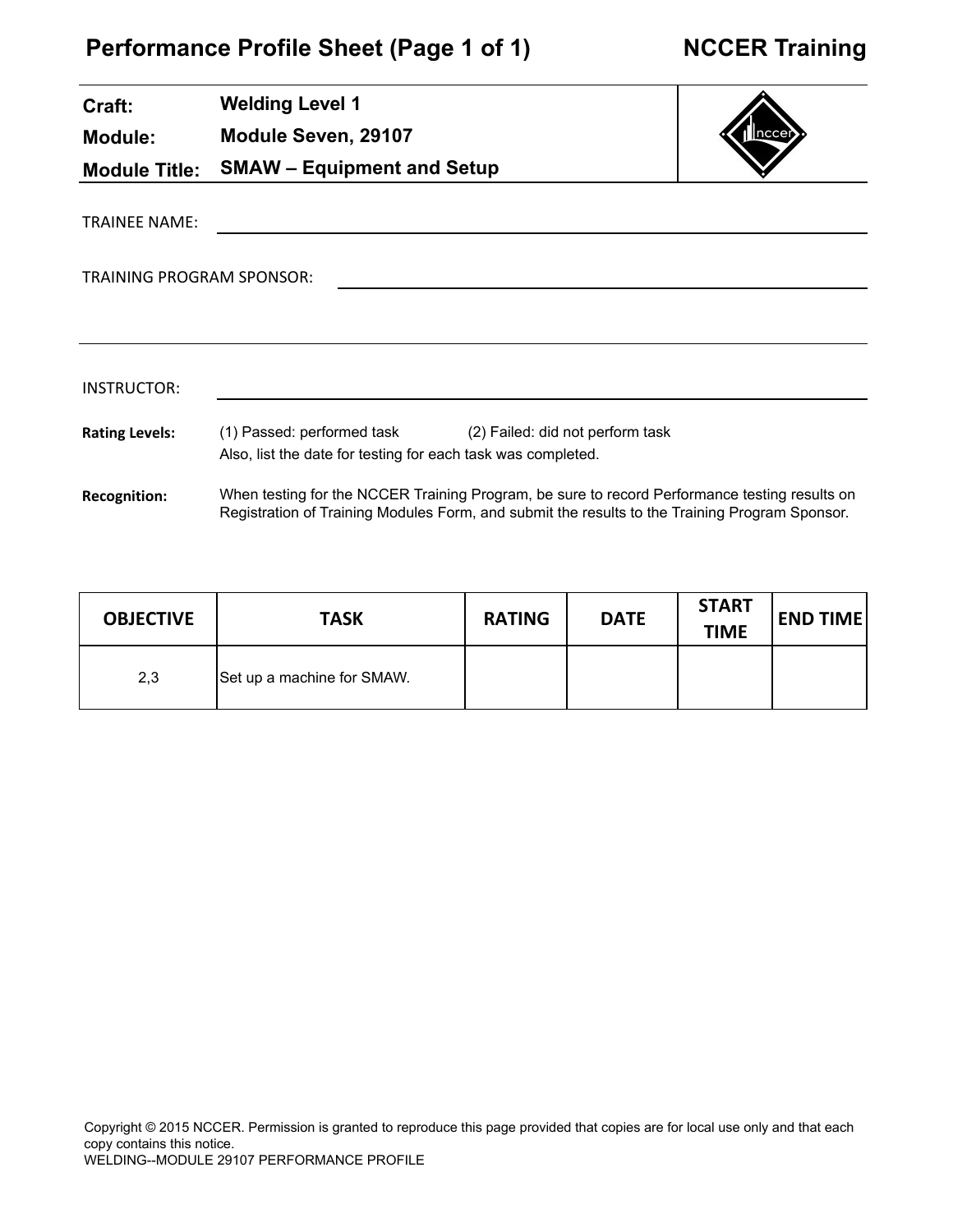**Module 29108 has no Performance Profile Sheet; no performance testing is required for this module.**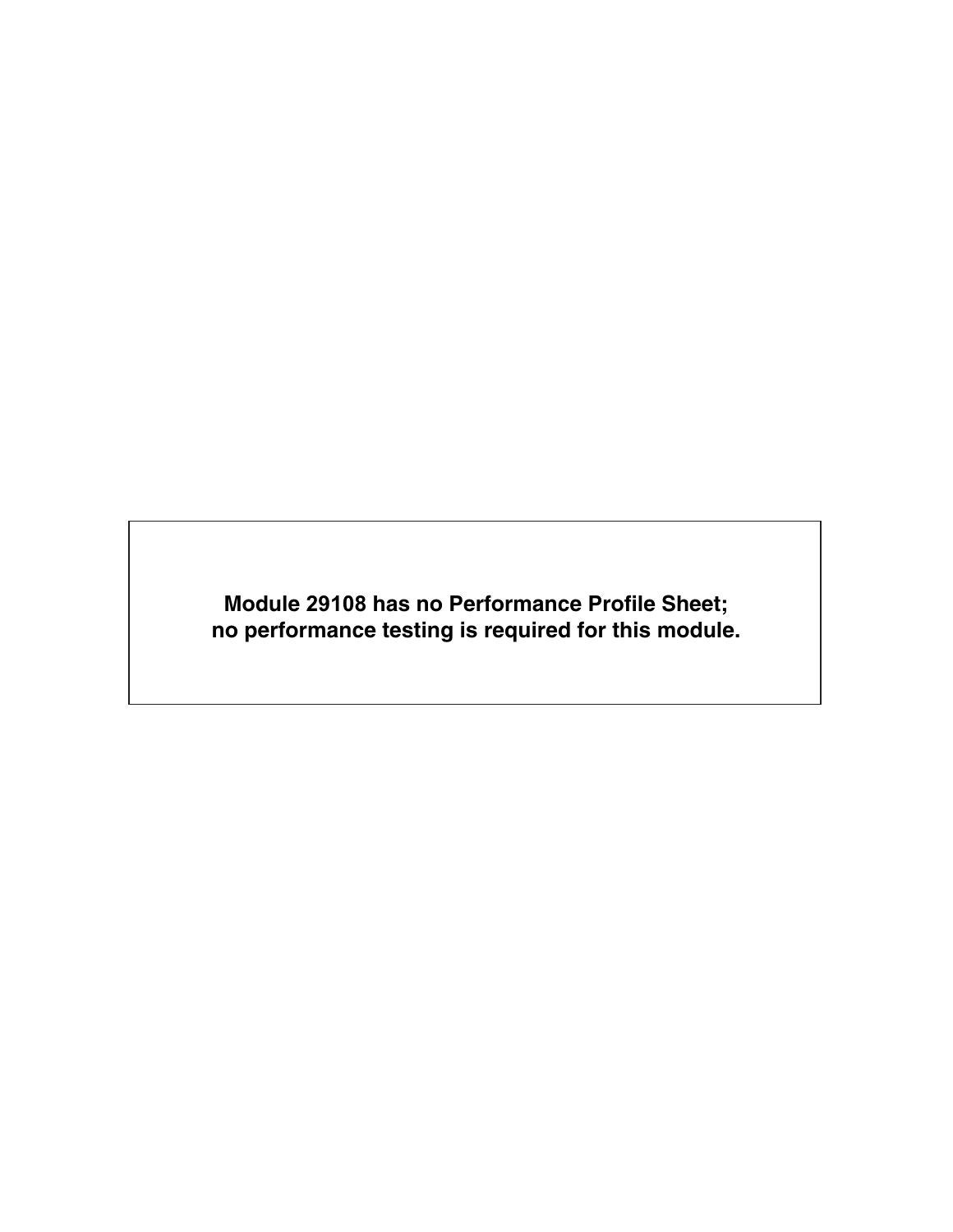| Craft:                    | <b>Welding Level 1</b>                                                                                                      |       |
|---------------------------|-----------------------------------------------------------------------------------------------------------------------------|-------|
| <b>Module:</b>            | Module Nine, 29109                                                                                                          | nccer |
|                           | Module Title: SMAW - Beads and Fillet Welds                                                                                 |       |
| TRAINEE NAME:             |                                                                                                                             |       |
| TRAINING PROGRAM SPONSOR: |                                                                                                                             |       |
|                           |                                                                                                                             |       |
| <b>INSTRUCTOR:</b>        |                                                                                                                             |       |
| <b>Rating Levels:</b>     | (1) Passed: performed task (2) Failed: did not perform task<br>Also, list the date for testing for each task was completed. |       |

**Recognition:** When testing for the NCCER Training Program, be sure to record Performance testing results on Registration of Training Modules Form, and submit the results to the Training Program Sponsor.

| <b>OBJECTIVE</b> | <b>TASK</b>                                                                          | <b>RATING</b> | <b>DATE</b> | <b>START</b><br><b>TIME</b> | <b>END TIME</b> |
|------------------|--------------------------------------------------------------------------------------|---------------|-------------|-----------------------------|-----------------|
| 1                | Set up welding equipment.                                                            |               |             |                             |                 |
| 1                | Strike an arc.                                                                       |               |             |                             |                 |
| $\overline{2}$   | Make stringer, weave, and<br>overlapping beads using E6010 and<br>E7018 electrodes.  |               |             |                             |                 |
| $\overline{2}$   | Make corner welds on an angle iron<br>section end welded to a plate<br>coupon.       |               |             |                             |                 |
| $\overline{2}$   | Make fillet welds using E6010 and<br>E7018 electrodes in the specified<br>positions: |               |             |                             |                 |
| $\overline{2}$   | Flat(1F)                                                                             |               |             |                             |                 |
| $\overline{2}$   | Horizontal (2F)                                                                      |               |             |                             |                 |
| $\overline{2}$   | Vertical (3F)                                                                        |               |             |                             |                 |
| 2                | Overhead (4F)                                                                        |               |             |                             |                 |

Copyright © 2015 NCCER. Permission is granted to reproduce this page provided that copies are for local use only and that each copy contains this notice.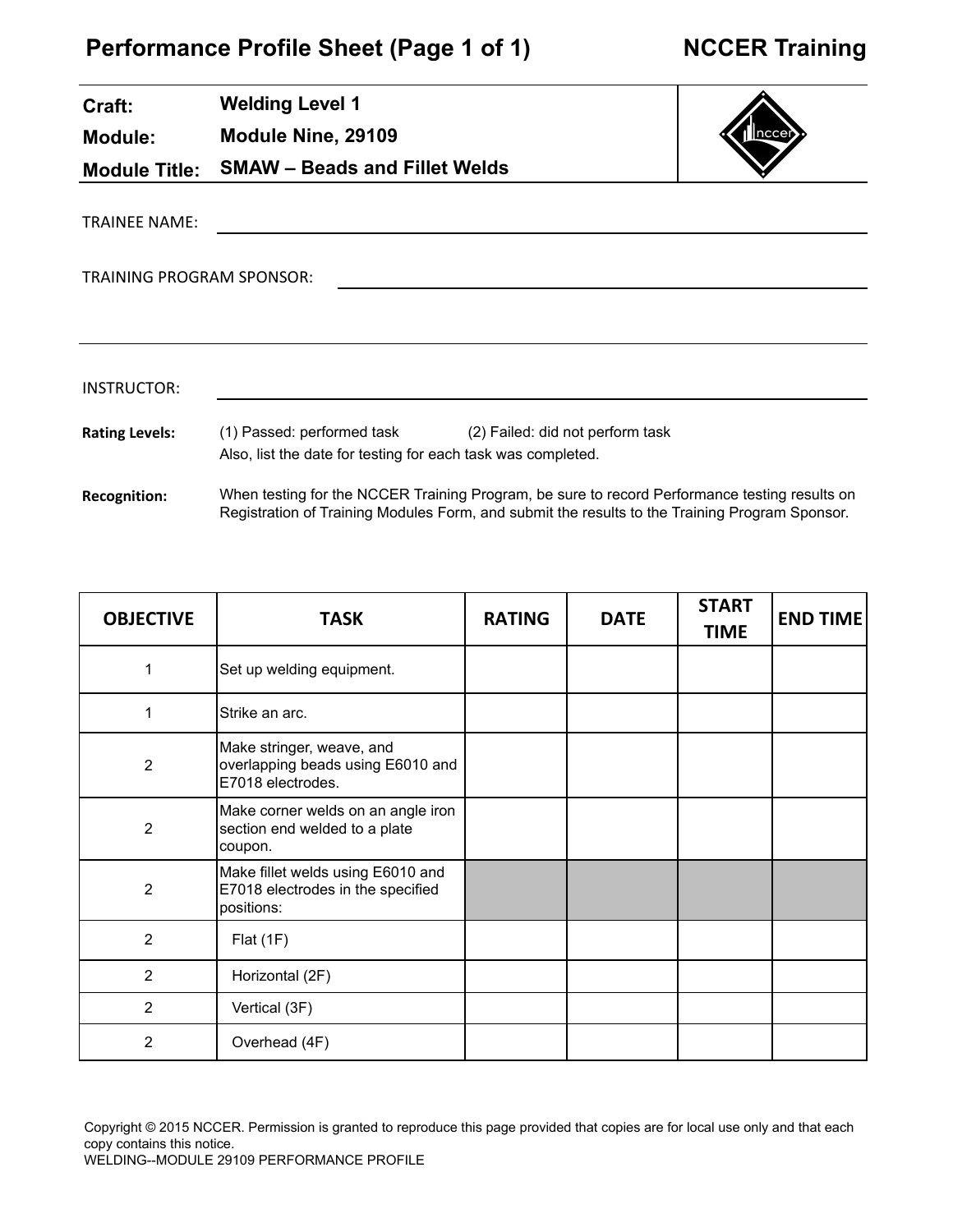**Welding Level 1**

**Module Ten, 29110**

**Joint Fit-Up and Alignment**

**Craft:**

 $\overline{\phantom{0}}$ 

**Module:**

**Module Title:**

TRAINEE NAME:

TRAINING PROGRAM SPONSOR:

| ,一个人的人都是一个人的人,一个人的人都是一个人的人,一个人的人都是一个人的人,一个人的人都是一个人的人,一个人的人都是一个人的人,一个人的人都是一个人的人,一个<br>第二十一章 一个人的人,一个人的人都是一个人的人,一个人的人都是一个人的人,一个人的人都是一个人的人,一个人的人都是一个人的人,一个人的人都是一个人的人,一个人 |  | _______ |
|-----------------------------------------------------------------------------------------------------------------------------------------------------------------------|--|---------|
|                                                                                                                                                                       |  |         |

| INSTRUCTOR:           |                                                              |                                                                                                                                                                                                 |
|-----------------------|--------------------------------------------------------------|-------------------------------------------------------------------------------------------------------------------------------------------------------------------------------------------------|
| <b>Rating Levels:</b> | (1) Passed: performed task                                   | (2) Failed: did not perform task                                                                                                                                                                |
|                       | Also, list the date for testing for each task was completed. |                                                                                                                                                                                                 |
| <b>Recognition:</b>   |                                                              | When testing for the NCCER Training Program, be sure to record Performance testing results on<br>Registration of Training Modules Form, and submit the results to the Training Program Sponsor. |

| <b>OBJECTIVE</b> | <b>TASK</b>                                                                               | <b>RATING</b> | <b>DATE</b> | <b>START</b><br><b>TIME</b> | <b>END TIME</b> |
|------------------|-------------------------------------------------------------------------------------------|---------------|-------------|-----------------------------|-----------------|
| 1,2              | Fit up joints using plate and pipe fit-<br>lup tools.                                     |               |             |                             |                 |
| 1,2              | Check the joint for proper fit-up and<br>alignment using gauges and<br>measuring devices. |               |             |                             |                 |

#### Copyright © 2015 NCCER. Permission is granted to reproduce this page provided that copies are for local use only and that each copy contains this notice. WELDING--MODULE 29110 PERFORMANCE PROFILE

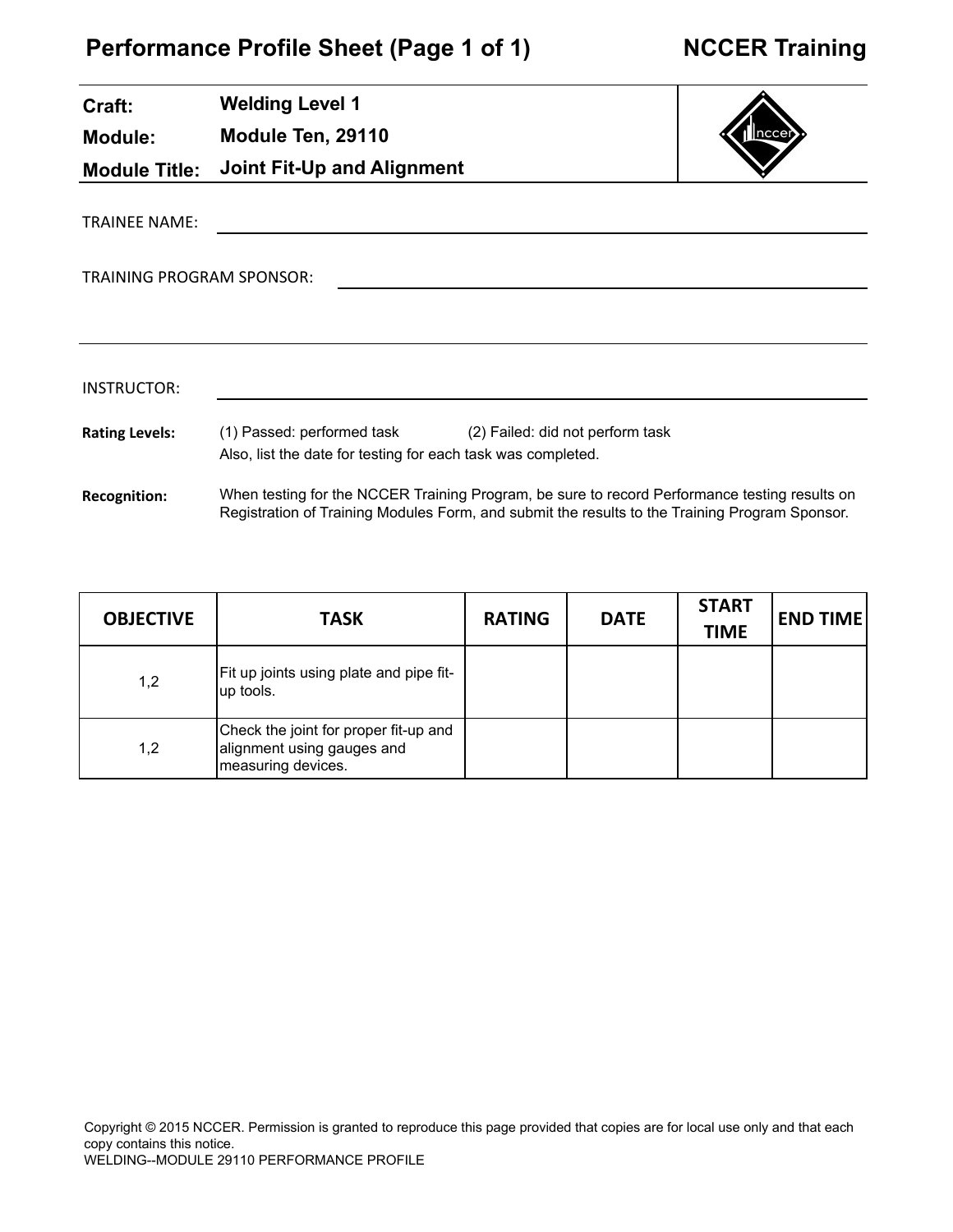| Craft:                    | <b>Welding Level 1</b>                                                                                                                                                                          |               |                                  |              |                 |
|---------------------------|-------------------------------------------------------------------------------------------------------------------------------------------------------------------------------------------------|---------------|----------------------------------|--------------|-----------------|
| <b>Module:</b>            | <b>Module Eleven, 29111</b>                                                                                                                                                                     |               |                                  |              |                 |
| <b>Module Title:</b>      | <b>SMAW - Groove Welds with Backing</b>                                                                                                                                                         |               |                                  |              |                 |
| <b>TRAINEE NAME:</b>      |                                                                                                                                                                                                 |               |                                  |              |                 |
| TRAINING PROGRAM SPONSOR: |                                                                                                                                                                                                 |               |                                  |              |                 |
| <b>INSTRUCTOR:</b>        |                                                                                                                                                                                                 |               |                                  |              |                 |
| <b>Rating Levels:</b>     | (1) Passed: performed task<br>Also, list the date for testing for each task was completed.                                                                                                      |               | (2) Failed: did not perform task |              |                 |
| <b>Recognition:</b>       | When testing for the NCCER Training Program, be sure to record Performance testing results on<br>Registration of Training Modules Form, and submit the results to the Training Program Sponsor. |               |                                  |              |                 |
| <b>OBJECTIVE</b>          | TASK                                                                                                                                                                                            | <b>RATING</b> | <b>DATE</b>                      | <b>START</b> | <b>END TIME</b> |

| <b>OBJECTIVE</b> | TASK                                                                                | <b>RATING</b> | <b>DATE</b> | <b>TIME</b> | <b>END TIME</b> |
|------------------|-------------------------------------------------------------------------------------|---------------|-------------|-------------|-----------------|
| 2                | Safely set up arc welding equipment<br>for making groove welds.                     |               |             |             |                 |
| 2                | Make flat welds with backing on V-<br>groove joints using E7018<br>electrodes.      |               |             |             |                 |
| 2                | Make horizontal welds with backing<br>on V-groove joints using E7018<br>electrodes. |               |             |             |                 |
| 2                | Make vertical welds with backing on<br>V-groove joints using E7018<br>electrodes.   |               |             |             |                 |
| 2                | Make overhead welds with backing<br>on V-groove joints using E7018<br>electrodes.   |               |             |             |                 |

Copyright © 2015 NCCER. Permission is granted to reproduce this page provided that copies are for local use only and that each copy contains this notice. WELDING--MODULE 29111 PERFORMANCE PROFILE